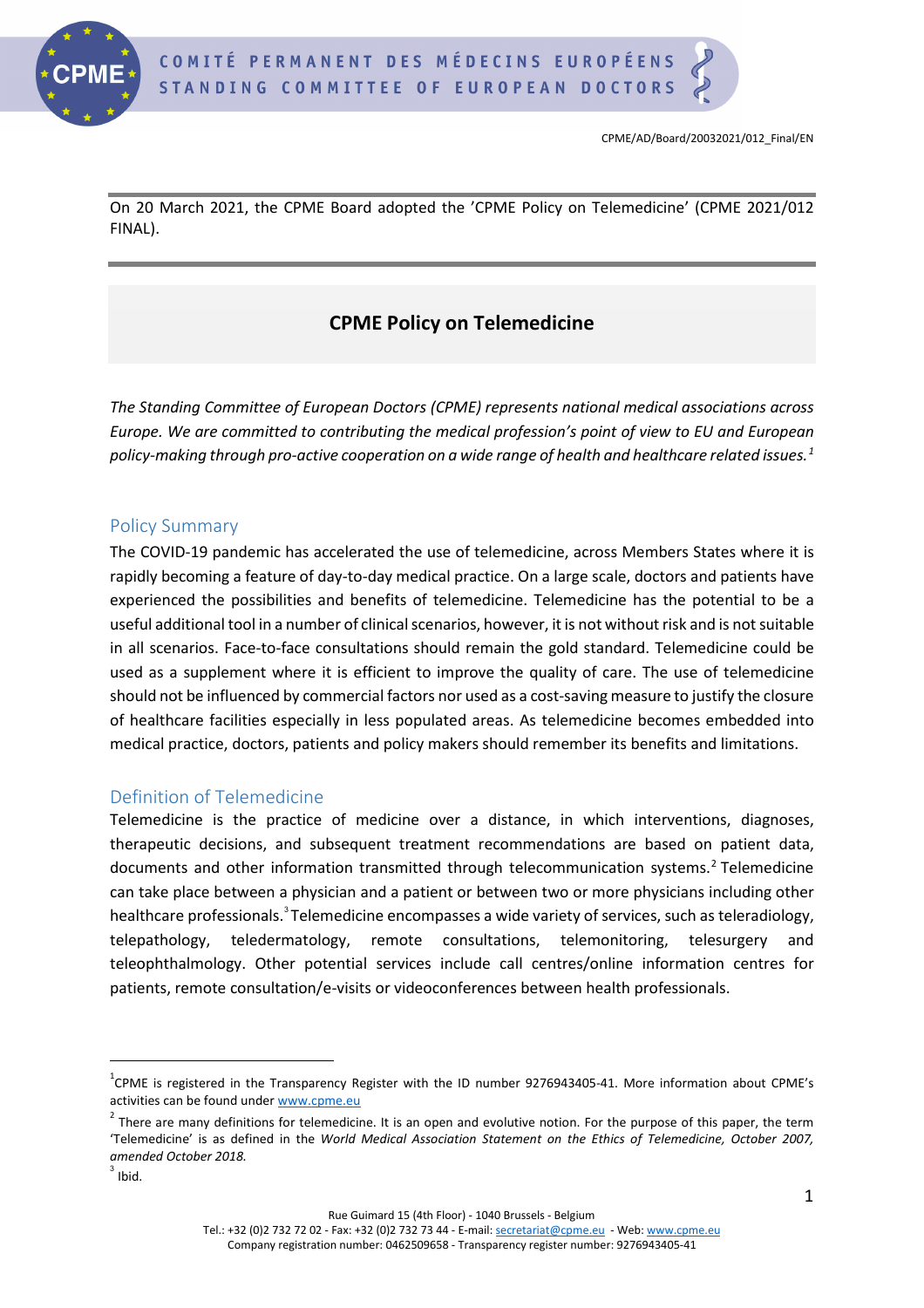The use of telemedicine has been growing in recent years, but in the last year the use of remote consultations, by telephone and video link, and remote monitoring of vital signs, has grown substantially across Europe during the COVID-19 pandemic.<sup>[4](#page-1-0)</sup> In England the number of telephone consultations rose from 856,631 to 2,022,798 per week between 2 March and 18 May 2020. In France, the number of teleconsultations rose from approximately 40,000 per week in February 2020 to a height of almost 1 million per week at the peak of lockdown and then stabilising at 150,000 per week. In the Netherlands, there was also a new expansion of teleconsultations, with 72% of surveyed General Practitioners (GPs) saying they had started using video consultations with patients in 2020 with 28% of GPs indicating they would continue using video consultations more intensively after the crisis.<sup>[5](#page-1-1)</sup>

### Benefits of Telemedicine

Research shows that telemedicine has the potential to be a useful additional tool in certain clinical scenarios. For example:

- In emergency care where treatment is time sensitive and the patient cannot access a specialist within a safe time period. For example, in stroke care where Emergency Departments have limited access to specialist neurological services; [6](#page-1-2)
- $\bullet$  In the tele-monitoring of patients with chronic or long-term conditions<sup>[7](#page-1-3)</sup> and remote follow up where the patient is known to the physician and his/her condition is stable;<sup>[8](#page-1-4)</sup>
- Video consultations appear to be well-received by certain patients' groups as part of their longterm care; $^\mathrm{\scriptscriptstyle 9}$  $^\mathrm{\scriptscriptstyle 9}$  $^\mathrm{\scriptscriptstyle 9}$
- In teleradiology, telepatholology, and teledermatology, telediagnosis allows for remote assessment of x ray images, specimens and photos for the purpose of diagnosis where access to expertise and infrastructure may not be available;  $10$
- Remote consultations between patients and physicians can improve access to care for patients in rural and remote areas or where mobility is an issue, while between physicians remote consultations can allow for access to a specialist's second opinion; $"$
- Teletriage and remote consultations have been used to protect patients and healthcare workers from the risk of infection from COVID-19 by reducing the flow of patients through healthcare facilities;<sup>[12](#page-1-8)</sup>

<span id="page-1-0"></span><sup>4</sup> Richardson E. Aissat D, Williams G.A. & Fahy N. *Keeping what works: remote consultations during the COVID-19 [pandemic](https://apps.who.int/iris/handle/10665/336301)*. Eurohealth, 2020 26 (2), 73 - 76. World Health Organization. Regional Office for Europe.

<span id="page-1-1"></span> $<sup>5</sup>$  Ibid.</sup>

<span id="page-1-2"></span><sup>6</sup> Johansson T & Wild C (2010)Telemedicine in acute stroke management: Systematic review, International Journal of Technology Assessment in Health Care, 26(2), 149-155. doi:10.1017/S0266462310000139.

<span id="page-1-3"></span> $^7$  Paré g, Jaana M, Sicotte C, Systematic Review of Home Telemonitoring for Chronic Diseases: The Evidence Base J Am Med Inform Assoc. 2007 May-Jun; 14(3): 269–277. doi: 10.1197/jamia.M2270.

<span id="page-1-4"></span> $^8$  Greenhalgh T, Wherton J, Shaw S, Morrison C. Video consultations for covid-19. BMJ2020;368:m998. doi:10.1136/bmj.m998 pmid:32165352.

<span id="page-1-5"></span><sup>&</sup>lt;sup>9</sup> R. Martin, H. Shah and H. Stokes-Lampard, 'Online consulting in general practice: making the move from disruptive innovation to mainstream service', BMJ, 360, 2018, doi.org/10.1136/bmj.k1195.

<span id="page-1-6"></span><sup>&</sup>lt;sup>10</sup> Widespread Deployment of Telemedicine Services in Europe, Report of the eHealth Stakeholder Group on implementing the Digital Agenda for Europe Key Action 13/2 'Telemedicine'.

<span id="page-1-7"></span><sup>&</sup>lt;sup>11</sup> Joint Action to support the eHealth Network, (JAseHN), Report on EU state of play on telemedicine services and uptake recommendations Nov 2017.

<span id="page-1-8"></span><sup>12</sup> Car J.Gerald Choon-Huat Koh GFoong PS. Wang CJ. *Video consultations in primary and specialist care during the covid-19 pandemic and beyond*, BMJ 2020; 371 doi: https://doi.org/10.1136/bmj.m3945.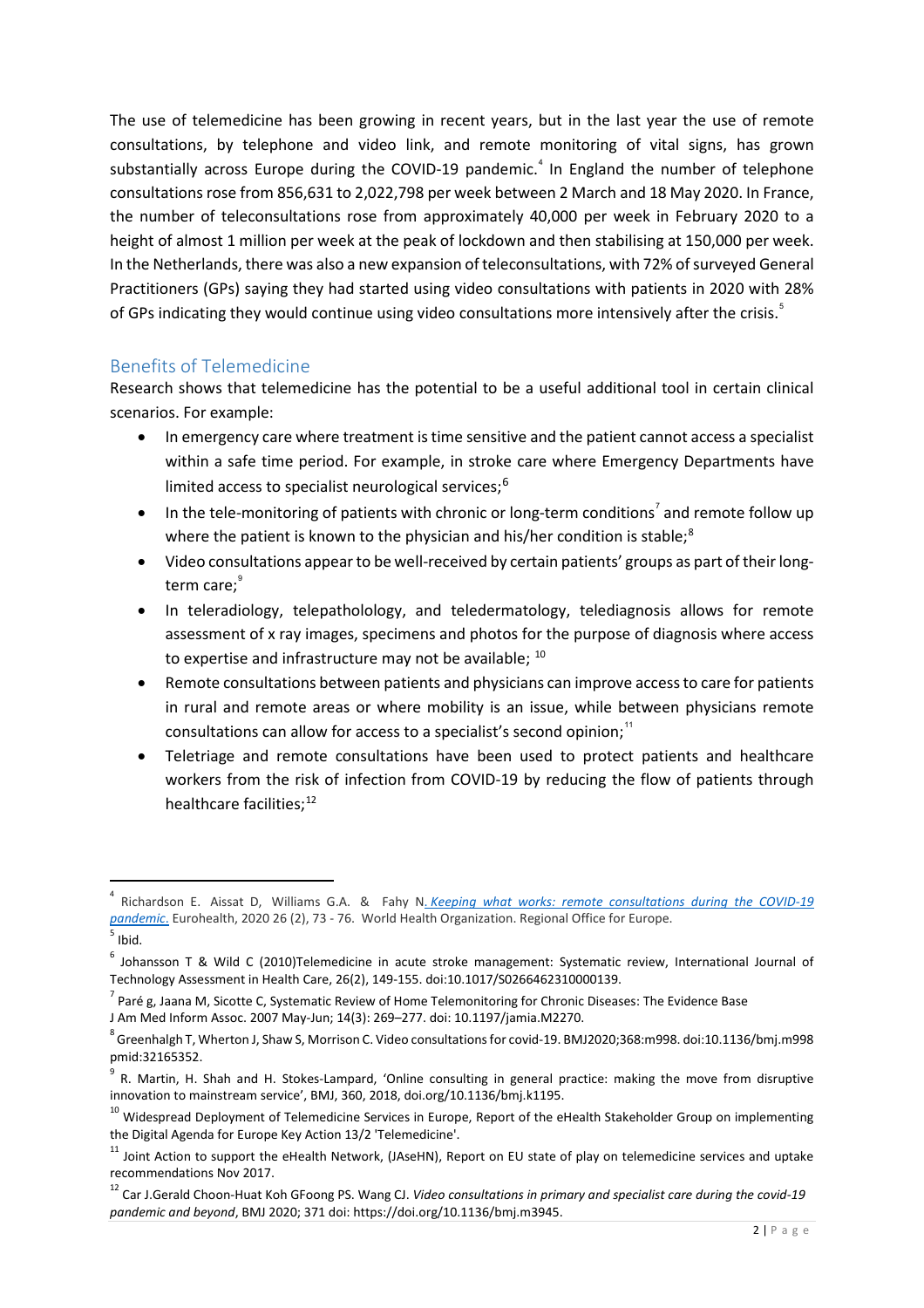• In home-monitoring of COVID-19 patients, facilitating early discharge and recovery at home.<sup>[13](#page-2-0)</sup>

### Risks and Challenges

However telemedicine it is not without risks and challenges. CPME identifies some of them below.

#### 1. Quality of Care and Cost Effectiveness

Remote consultations, whether in general practice or an outpatient setting, are the most frequent example of medical services provided at a distance. Most evidence in support of remote consultations points to convenience and patient satisfaction, however evidence in relation to quality of care and cost-effectiveness is mixed.[14](#page-2-1)

The patient-doctor relationship is based on a personal interaction, physical examination and having knowledge of the patient's medical history. While remote consultations generally address more straight forward issues, they are seen as less "information rich"<sup>[15](#page-2-2)</sup> with the potential for complex conditions to be missed, requiring a second in-person consultation in subsequent days.<sup>[16](#page-2-3)</sup> Where appropriate, physical examinations may not be required and telemedicine can provide optimum management of the patient. Difficulties can also arise in building a rapport and trust with patients, particularly in General Practice/Family Medicine where continuity of care is a key tenet. Other issues can arise from insufficient knowledge of the patient and their medical history, mis-identification of the patient, issues relating to capacity and consent in children and vulnerable adults, poor patient understanding of the advice and treatment offered, medicine interactions, or insufficient knowledge of local health services

Few studies have examined the wider costs of telemedicine provided by commercial operators advertising rapid on-line consultations and quick prescriptions and in terms of potential fragmentation of care or over-prescribing of antibiotics and other prescription drugs.<sup>[17](#page-2-4)</sup> In 2018 a report published by the UK's Care Quality Commission found that 43% of independent on-line primary care providers were not providing 'safe' care according to the relevant regulations. Specific concerns included inappropriate prescribing of antibiotics and opioid-based medicines, unsatisfactory approaches to safeguarding children and those who may not have the mental capacity to understand or consent to a consultation and not collecting or sharing patient information with a patient's NHS GP.<sup>[18](#page-2-5)</sup>

<span id="page-2-0"></span><sup>&</sup>lt;sup>13</sup> Dutch Health Inspectorate, Thuismonitoring COVID-19-patiënten, Observaties bij twee ziekenhuizen, 25 February 2021, [https://www.igj.nl/onderwerpen/coronavirus/documenten/publicaties/2021/02/25/factsheet-thuismonitoring-covid-19](https://www.igj.nl/onderwerpen/coronavirus/documenten/publicaties/2021/02/25/factsheet-thuismonitoring-covid-19-patienten) patienten.<br><sup>14</sup> Ibid.

<span id="page-2-1"></span>

<span id="page-2-2"></span><sup>&</sup>lt;sup>15</sup> Hammersley V, Donaghy E, Parker R, et al., Comparing the content and quality of video, telephone, and face-to-face consultations: a non-randomised, quasi-experimental, exploratory study in UK primary care, Br J Gen Pract2019;69:e595-604.<br>doi:10.3399/bjgp19X704573 pmid:31262846

<span id="page-2-3"></span><sup>&</sup>lt;sup>16</sup> Greenhalgh T, Vijayaraghavan S, Wherton J, et al. <u>Virtual online consultations: advantages and limitations (VOCAL) study</u>. BMJ Open 2016;6: e009388. doi:10.1136/ bmjopen-2015-009388.

<span id="page-2-4"></span><sup>&</sup>lt;sup>17</sup> Peters L, Greenfield G, Majeed A,Hayhoe B,The impact of private online video consulting in primary care, Journal of the Royal Society of Medicine 2018, Vol: 111 issue: 5, page(s): 162-166.

<span id="page-2-5"></span><sup>&</sup>lt;sup>18</sup> Care Quality Commission (CQC), [The state of care in independent online primary health services -](https://www.cqc.org.uk/publications/major-report/state-care-independent-online-primary-health-services) Findings from CQC's [programme of comprehensive inspections in England,](https://www.cqc.org.uk/publications/major-report/state-care-independent-online-primary-health-services) CQC 2018.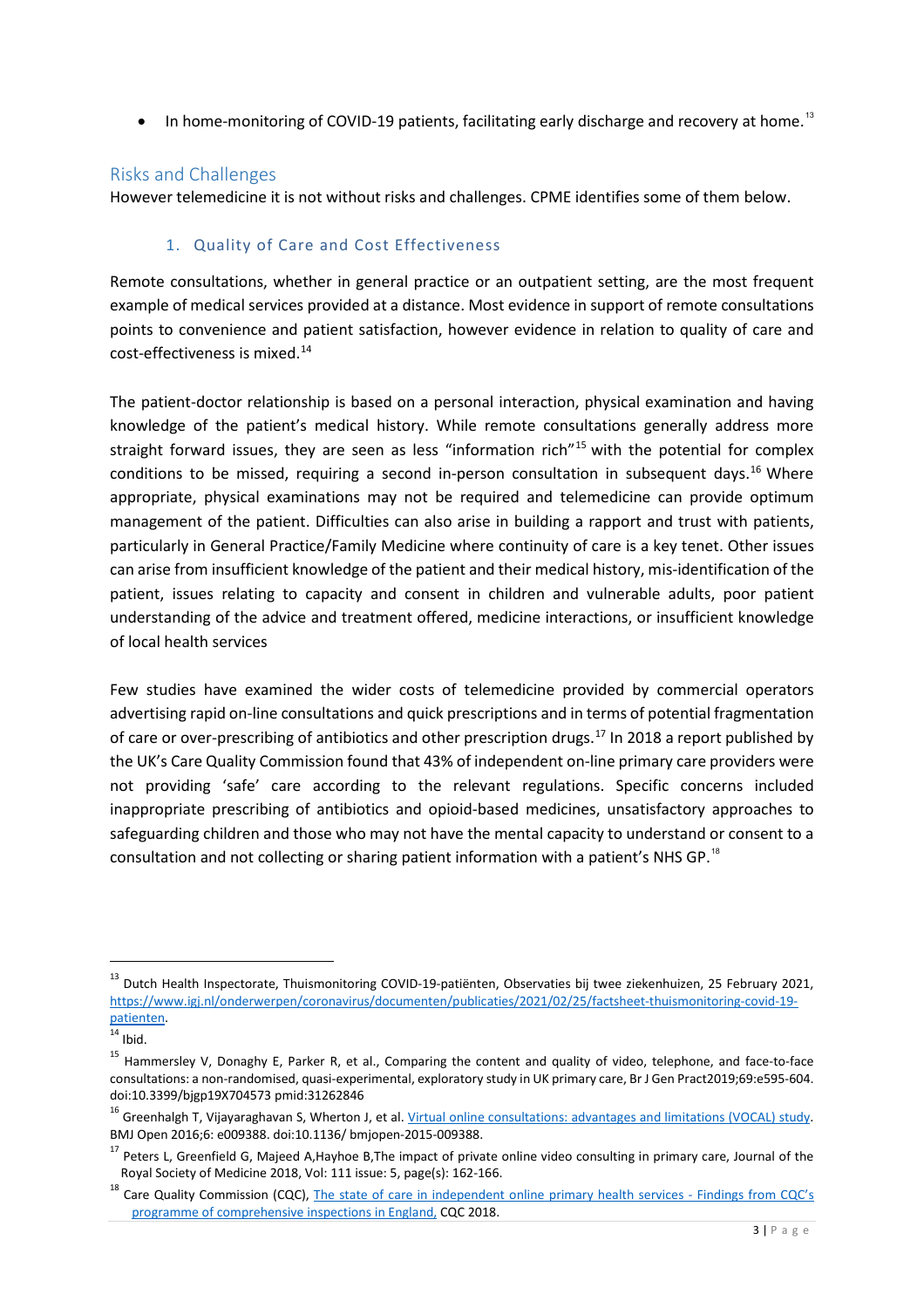Remote consultations can only ever be an approximation of face-to-face consultations,<sup>[19](#page-3-0)</sup> but they can be a useful alternative where distance or mobility are an issue and where the patient is known to the physician, for example, in facilitating renewal of prescriptions or a referral from a GP to see a specialist. The use of telemedicine, however, is not without cost. In addition to initial outlays for technology, there is no evidence that remote consultations reduce clinician time and may take longer to glean the same level of clinical information. Where the clinical evidence supports the use of teleconsultations and other telemedicine services, they must be appropriately resourced.

### 2. Patient Confidentiality and Security

Risks can also arise in relation to privacy and patient confidentiality, as more patient data is exposed in online platforms and apps, and poor internet connectivity may interrupt the exchange of data. Telemedicine requires secure and stable platforms, where patient data is encrypted, to ensure that patient privacy and confidentiality is protected and to prevent loss of connectivity. Commercial platforms may not always be fit for purpose nor be fully compliant with EU General Data Protection Regulations (GDPR)<sup>[20](#page-3-1)</sup> or be easily integrated into existing electronic health records. The market for telemedicine services also presents significant opportunities for commercial entities offering digital solutions which may not always be driven by improvements to quality of care. A systematic evidencebased approach is needed and currently not fully addressed in most Member States.

The systematic implementation of telemedicine should be dependent on defined use-cases and evidence-based medicine principles. It is not sufficient that it is technically feasible. The technology needs to be validated as well as its implementation with real-world outcome evidence.

Telemedicine services offered to patients, doctors or healthcare institutions in the EU must comply with European requirements on data protection and with the profession's ethical requirements (e.g. World Medical Association Statement on the Ethics of Telemedicine<sup>[21](#page-3-2)</sup>). Telemedicine platforms addressing patients must be free of product advertising.

### 3. Accessibility

Access to telemedicine services is not always equitable and may in fact increase the digital divide. The highest burden of disease lies in the older population and few studies have examined the acceptability of telemedicine among older patients. While many older citizens have adopted quickly to the use of information technology, not all patients may have the digital skills or are comfortable using telemedicine.<sup>[22](#page-3-3)</sup> The same concerns also apply to other adults where access to the internet and poor digital skills place many at a disadvantage.

Face-to-face consultations must always be available to patients and telemedicine should not be used to justify the closure of health care facilities in less-populated or under-served areas. Governments should not fail on their obligations in investing in broadband infrastructure and programmes that

<span id="page-3-0"></span><sup>19</sup> Car J. 2020 op cit.

<span id="page-3-1"></span><sup>&</sup>lt;sup>20</sup> Car J. 2020 op cit.

<span id="page-3-2"></span><sup>&</sup>lt;sup>21</sup> *[WMA Statement on the Ethics of Telemedicine](https://www.wma.net/policies-post/wma-statement-on-the-ethics-of-telemedicine/)*, October 2007, amended October 2018.

<span id="page-3-3"></span><sup>22</sup> Williams O.E, Elghenzai A.S , Subbe B.C. Wyatt J.C.& Williams J.E, *[The use of telemedicine to enhance secondary care:](https://www.ncbi.nlm.nih.gov/pmc/articles/PMC6502630/) [some lessons from the front line](https://www.ncbi.nlm.nih.gov/pmc/articles/PMC6502630/)* Future, Healthcare Journal 2017 Vol 4, No 2: 109–14.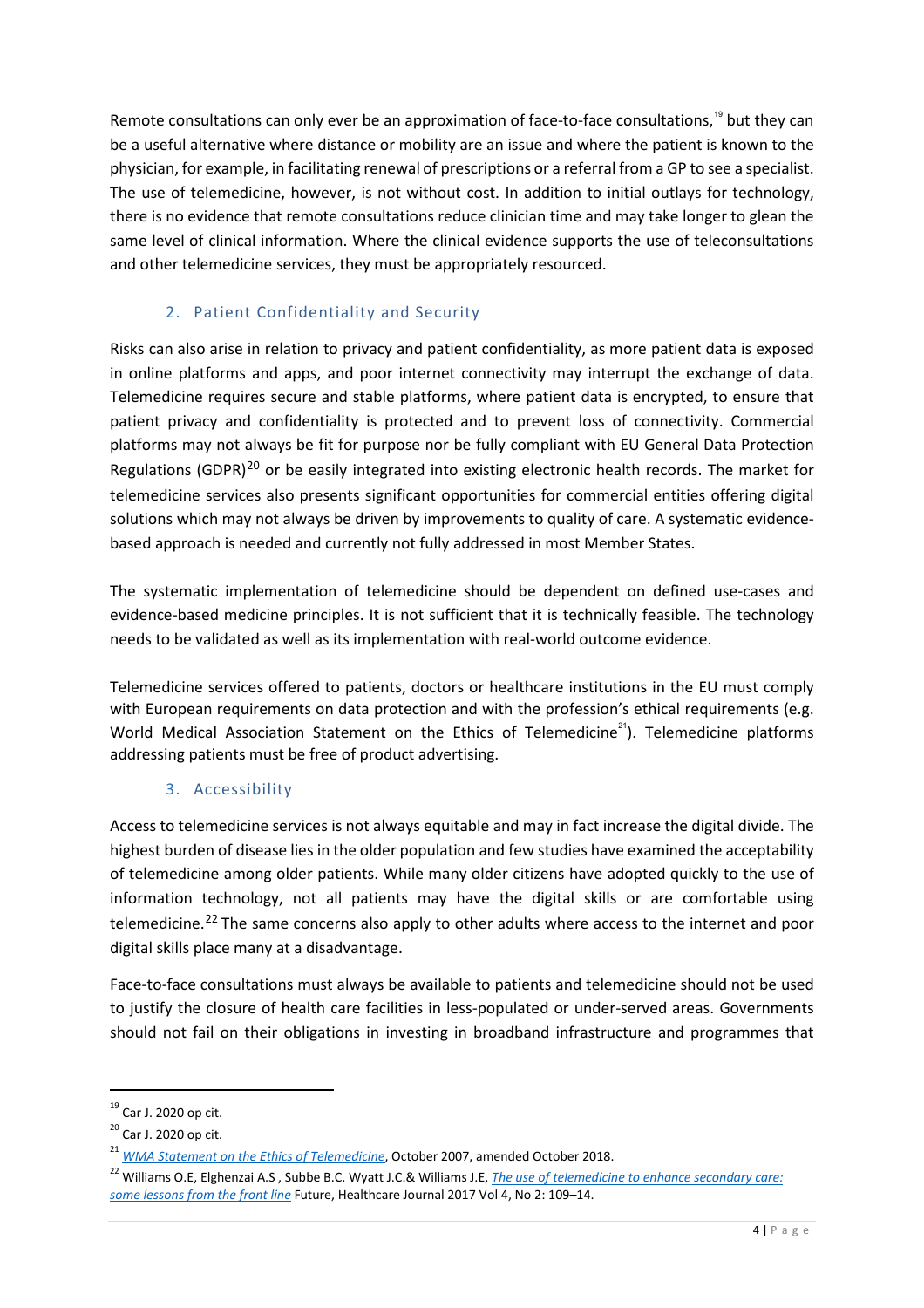enhance digital health literacy skills for patients and other supports that may enhance access to telemedicine services.

## Recommendations for the Use of Telemedicine

- Face-to-face consultations between patients and doctors should remain the gold-standard;
- Telemedicine could be used as a supplement where it is efficient to improve the quality of care;
- Telemedicine can be a useful tool in certain clinical scenarios, for example in improving access to medical expertise or where distance to services and patient mobility are an issue;
- Telemedicine services that improve patient safety, quality of care and efficiency should be supported with government investment and services appropriately reimbursed as part of a health services catalogue;
- Telemedicine solutions require secure and stable platforms that protect patient confidentiality and can be easily integrated into Electronic Healthcare Records;
- Doctors should be appropriately trained in digital competencies and supported with clear guidance relevant to their specialty;
- Equitable access to the benefits of telemedicine should be supported with government investment in broadband infrastructure and programmes to enhance digital literary skills;
- The use of telemedicine should be driven by clinicians and improvements to quality of care and not by commercial motivations – any conflicts of interest should be declared *ab initio*;
- Doctors providing remote consultation services should be based and registered within the jurisdiction and have adequate knowledge of the delivery of local health care services;
- Doctors using remote consultations should ensure they are appropriately indemnified for its use;
- Healthcare sectors should fund peer-reviewed and evidence-based research on telemedicine.

# Roles and Responsibilities of Doctors

When using telemedicine doctors should follow the same fundamental ethical principles and adhere to the same professional standards as with face-to-face consultations:<sup>[23](#page-4-0)</sup>

- Quality of care and patient safety must remain a priority. Doctors are responsible for determining whether a remote consultation is an appropriate alternative to a face-to-face consultation, based on knowledge of the patient and access to their full medical history;
- Doctors must be able to reliably identify the patient, and the patient the doctor;
- Doctors should take all measures to protect patient's privacy and confidentiality by ensuring that teleconsultation takes place in a suitably private location;
- Doctors should possess adequate digital competencies about telemedicine practice and the platforms/devices they are using for teleconsultations. **[24](#page-4-1)** They must take precautions that these systems are secure, reliable and protect patient's privacy and medical confidentiality. Doctors may rely on advice or other instruments set down by data protection and/or health regulatory authorities; [25](#page-4-2)
- Patients should be fully informed of how the remote consultation will proceed including the risks and limitations of telemedicine and consent to participation should be sought;

<span id="page-4-0"></span>See WMA, *[WMA Statement on the ethics of telemedicine](https://www.wma.net/policies-post/wma-statement-on-the-ethics-of-telemedicine/)*, October 2007 amended October 2018 and WMA, *WMA* [Statement on Guiding Principles for the Use of Telehealth for the Provision of Health Care](https://www.wma.net/policies-post/wma-statement-on-guiding-principles-for-the-use-of-telehealth-for-the-provision-of-health-care/) , October 2009.

<span id="page-4-2"></span><span id="page-4-1"></span><sup>&</sup>lt;sup>24</sup> [CPME Policy on Digital Competencies for Doctors,](https://www.cpme.eu/index.php?downloadunprotected=/uploads/adopted/2020/11/CPME_AD_Board_21112020_100.FINAL_.CPME_.Policy.Digital.Competencies.for_.Doctors.pdf) November 2020.

<sup>&#</sup>x27;Decision aid' for choosing video calling apps, by the Dutch DPA: [2624 Keuzehulp privacy videobellen-herzien\\_WTK-V2](https://autoriteitpersoonsgegevens.nl/sites/default/files/atoms/files/keuzehulp_privacy_en_videobellen.pdf) (autoriteitpersoonsgegevens.nl).